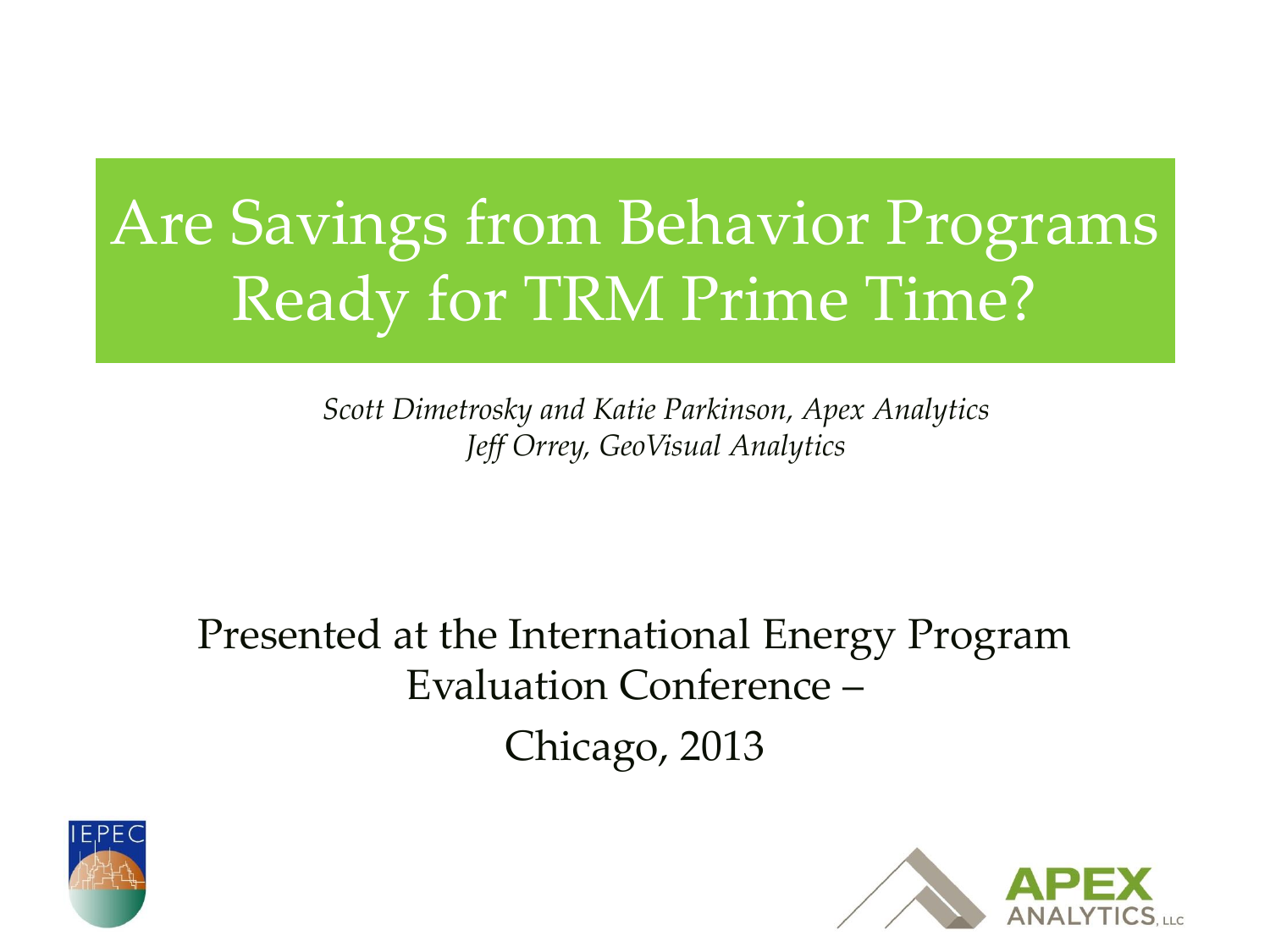# Behavior Programs and TRMs?

- Background on TRMs
- Current treatment of behavior programs in **TRMs**
- Examine behavior program evaluations
	- Variation in savings
	- Variation in methods
- Back to the original question...

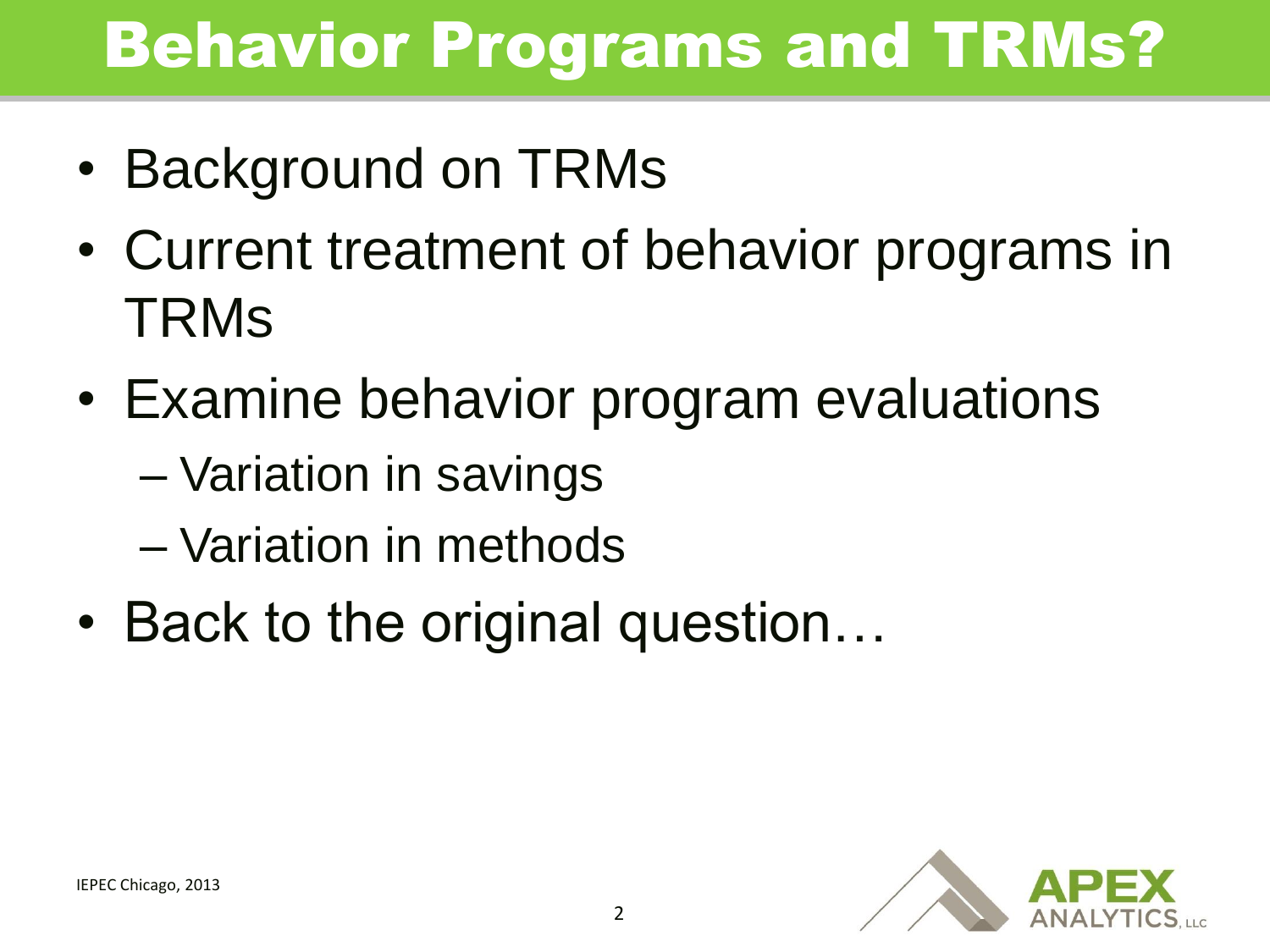### Purpose of a TRM

### "Serve as a common reference document …to provide **transparency [and consistency]** to all parties regarding savings assumptions and calculations…"

#### *Source: State of IL TRM, June 2013*





IEPEC Chicago, 2013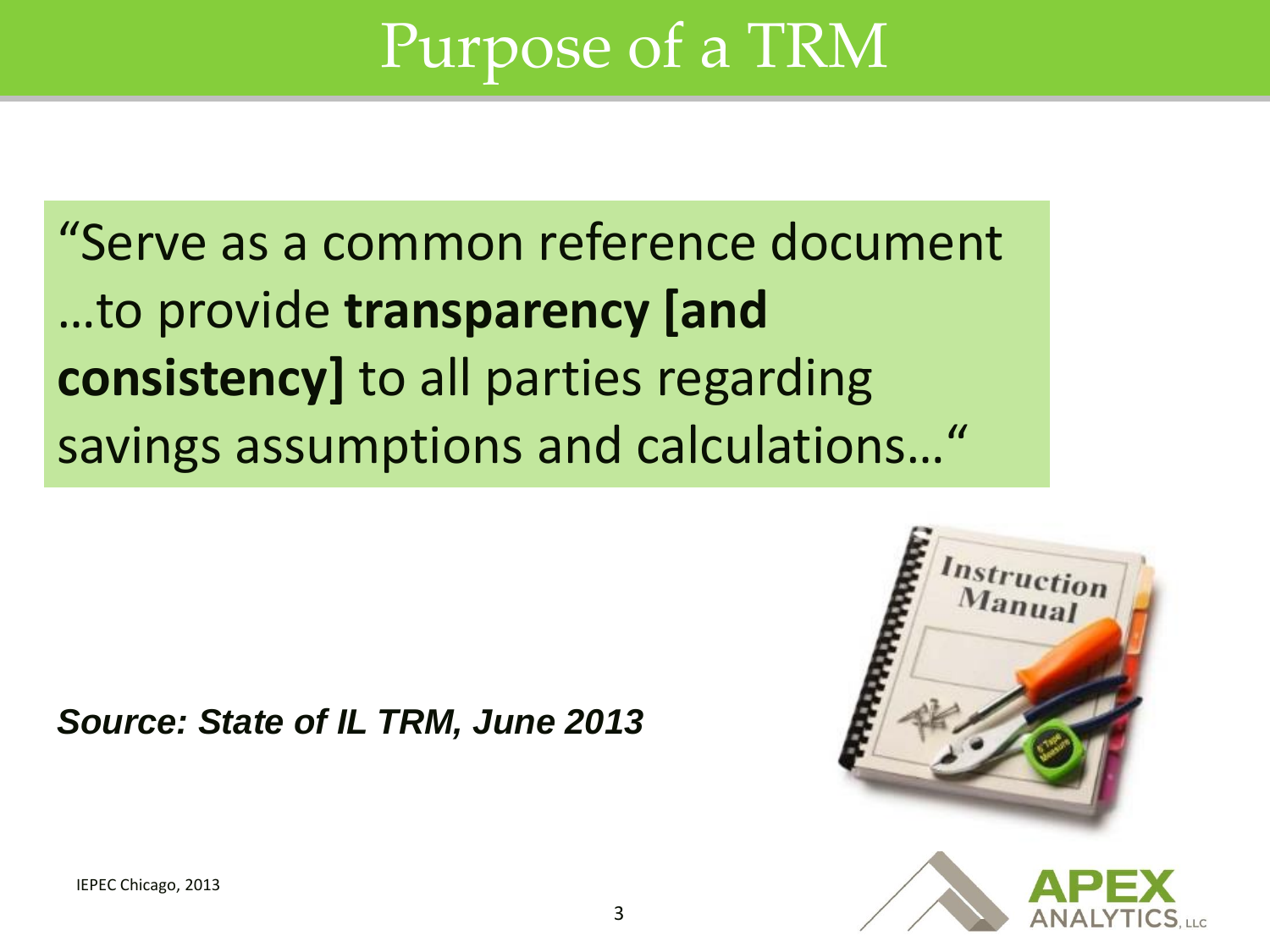### How TRMs Define Savings

- Deemed values vs. algorithms
- Use of default values



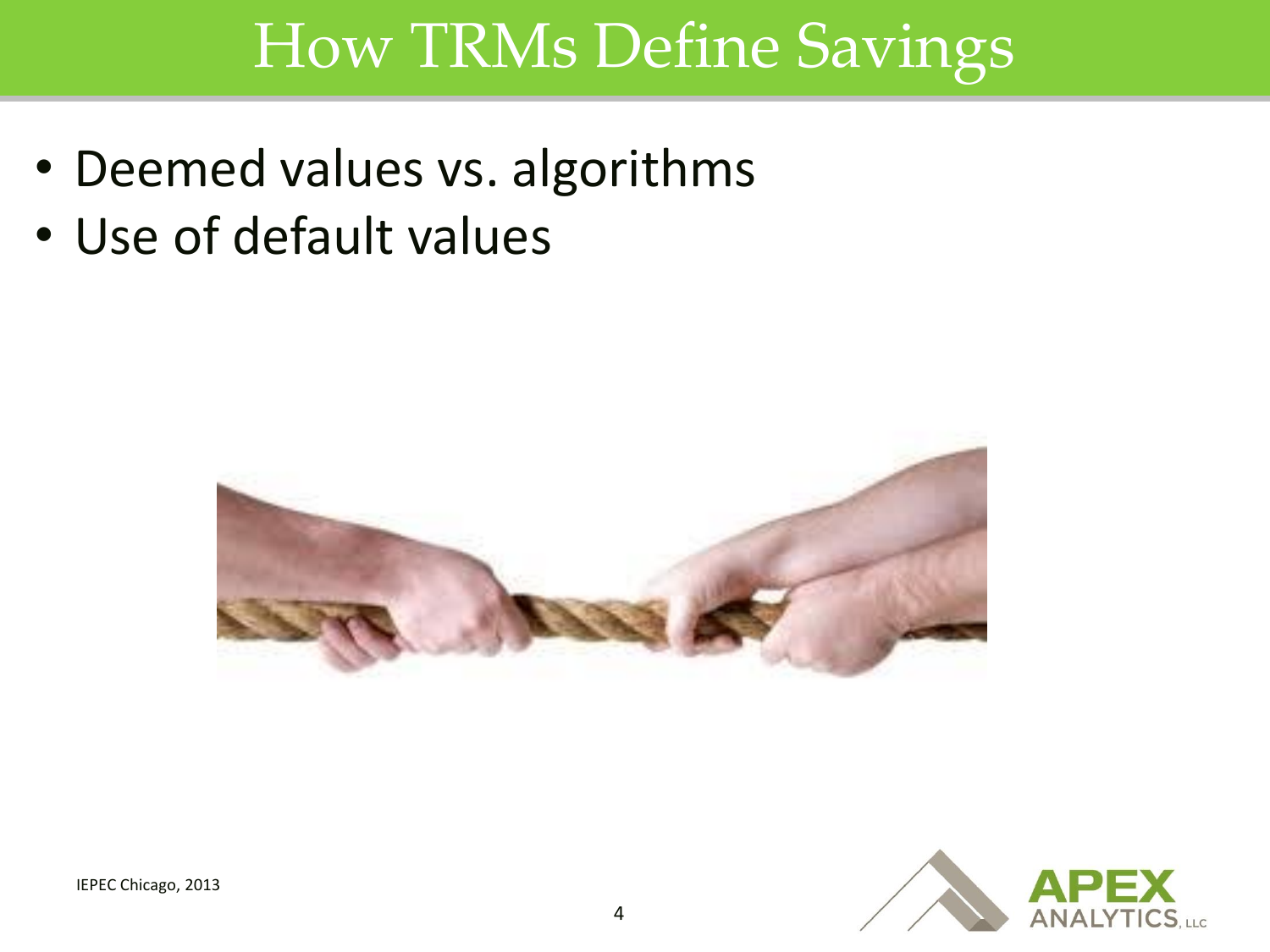## Which States are Impacted by TRMs?





IEPEC Chicago, 2013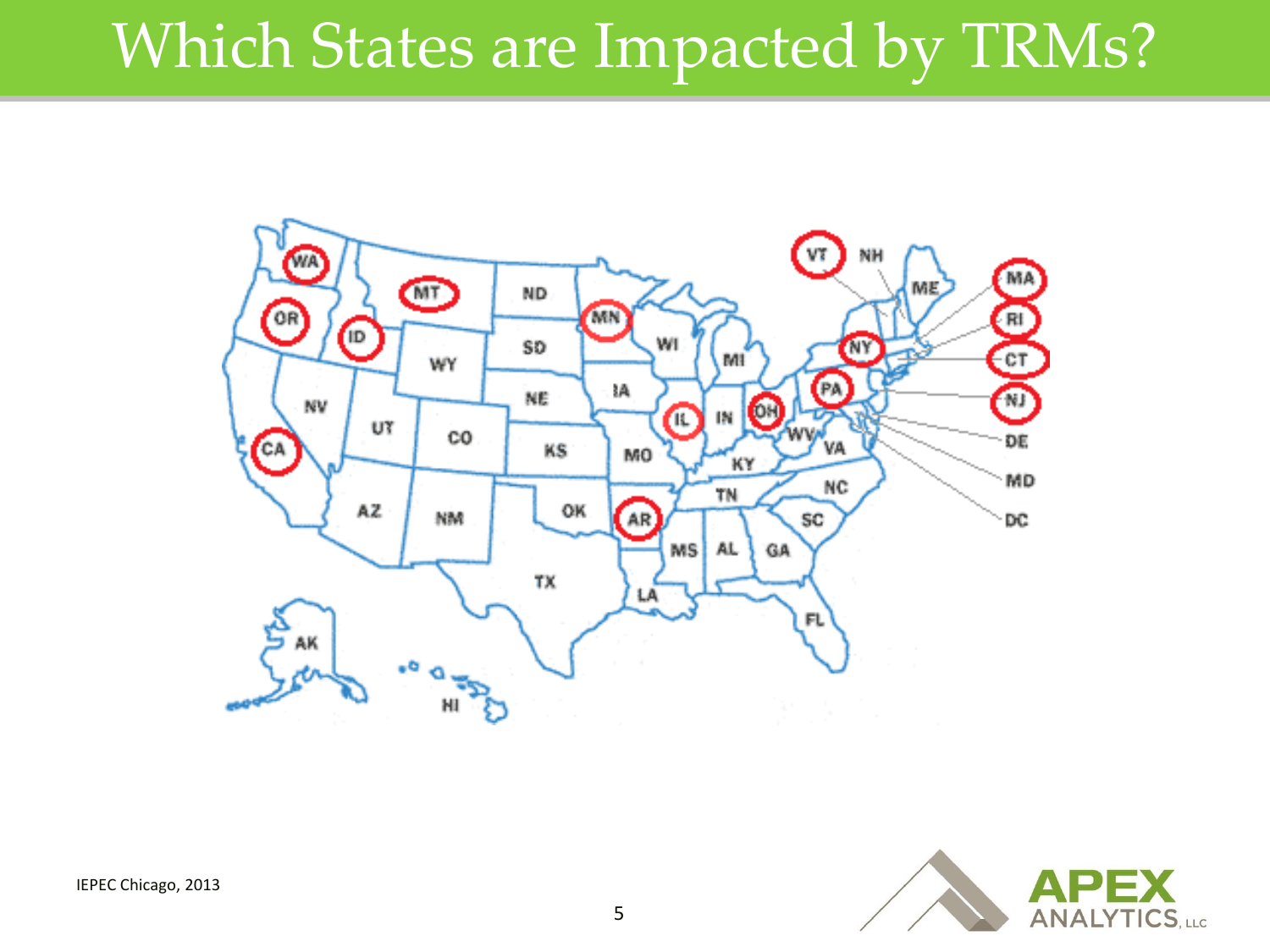### Behavior Programs

- Home Energy Reports
- Opt-in programs





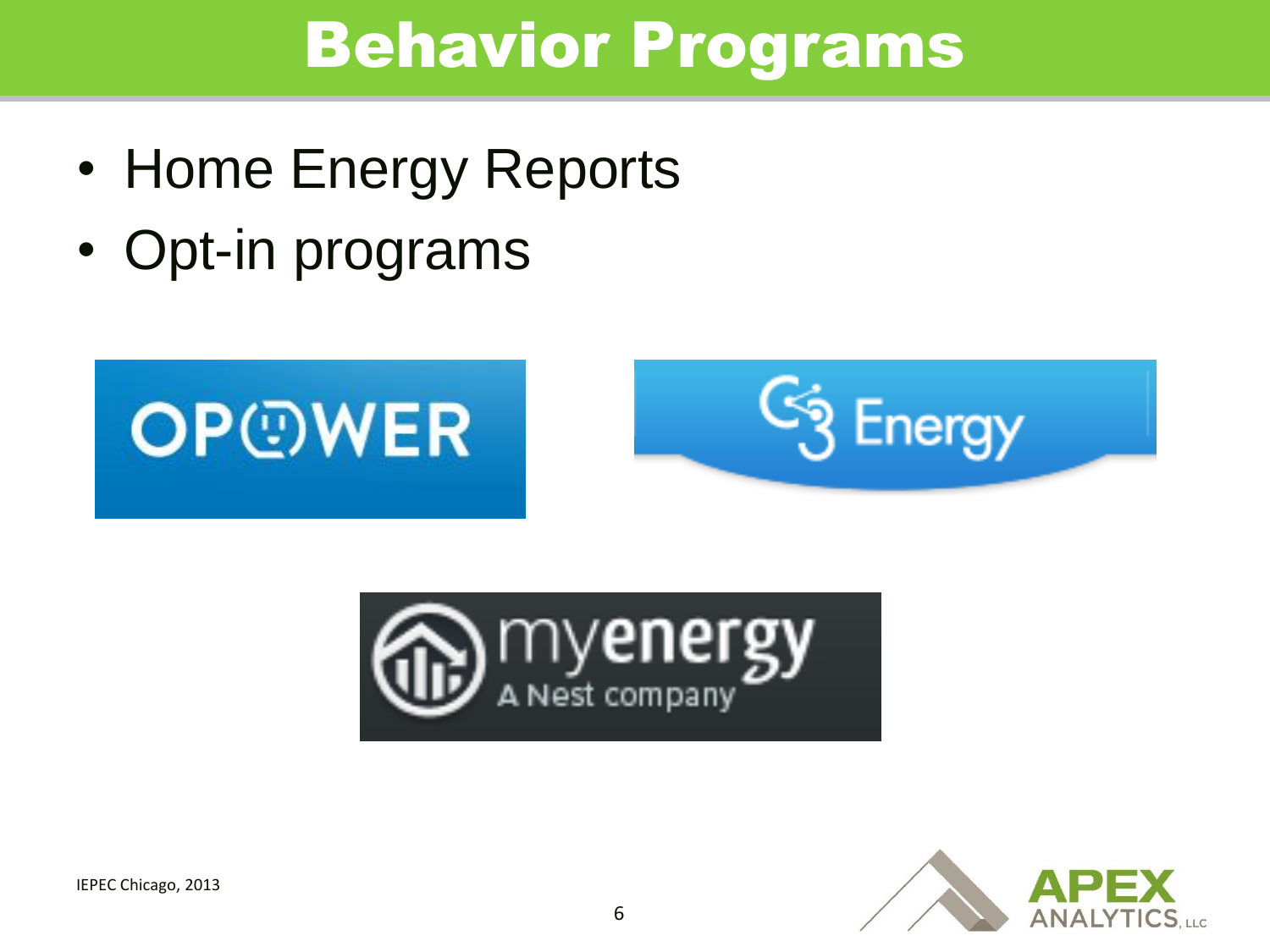# Behavior Programs in TRMs

- Most states don't address behavioral programs
- MA deems a value – Based on prior evaluation
- AR and PA have protocols – AR Based largely on SEE/LBNL protocols



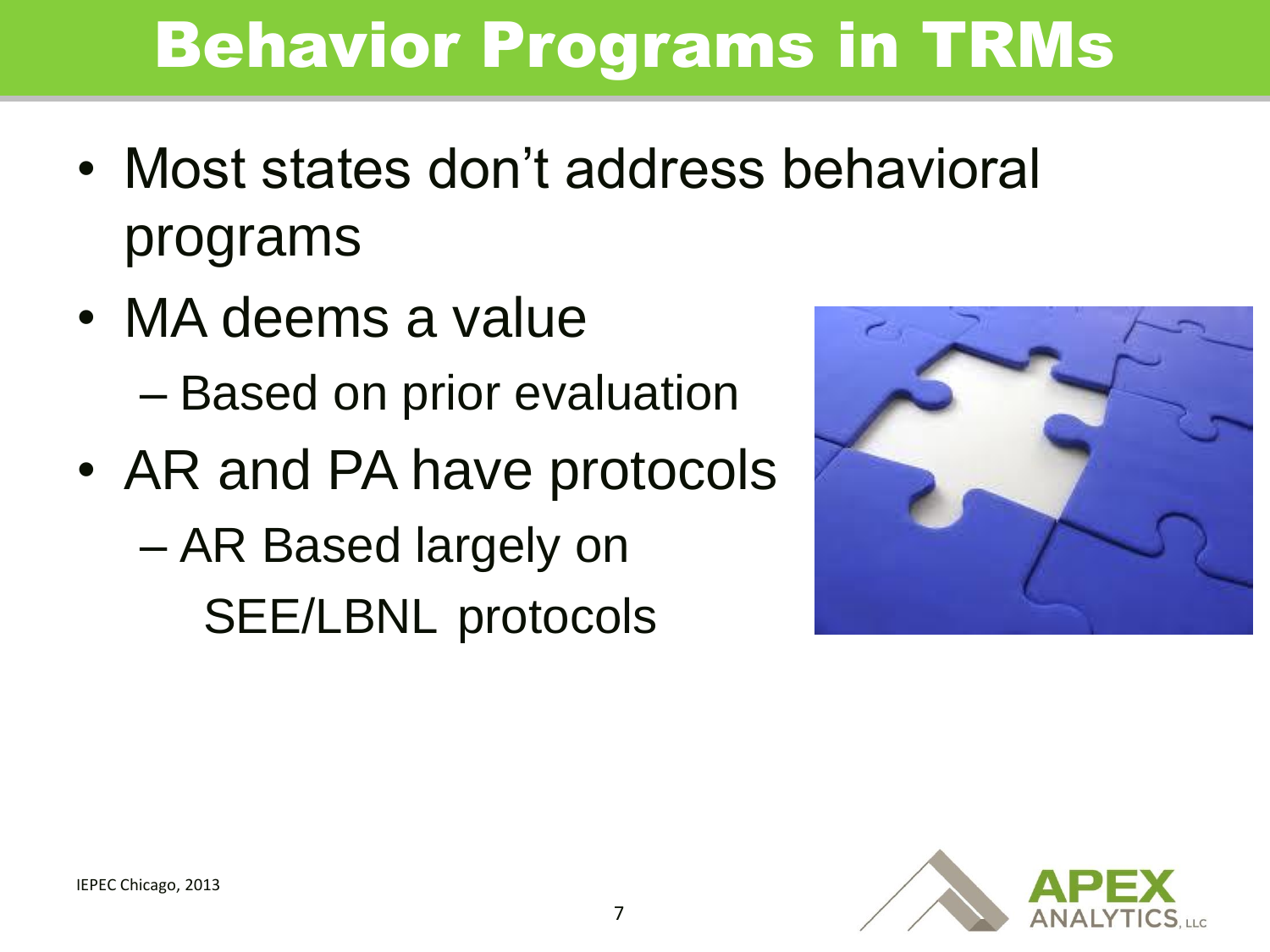# Variations in Savings and Methods

- Do savings vary?
- Do methods vary?

#### **Examine 27 electric deployments of OPower to answer these questions**

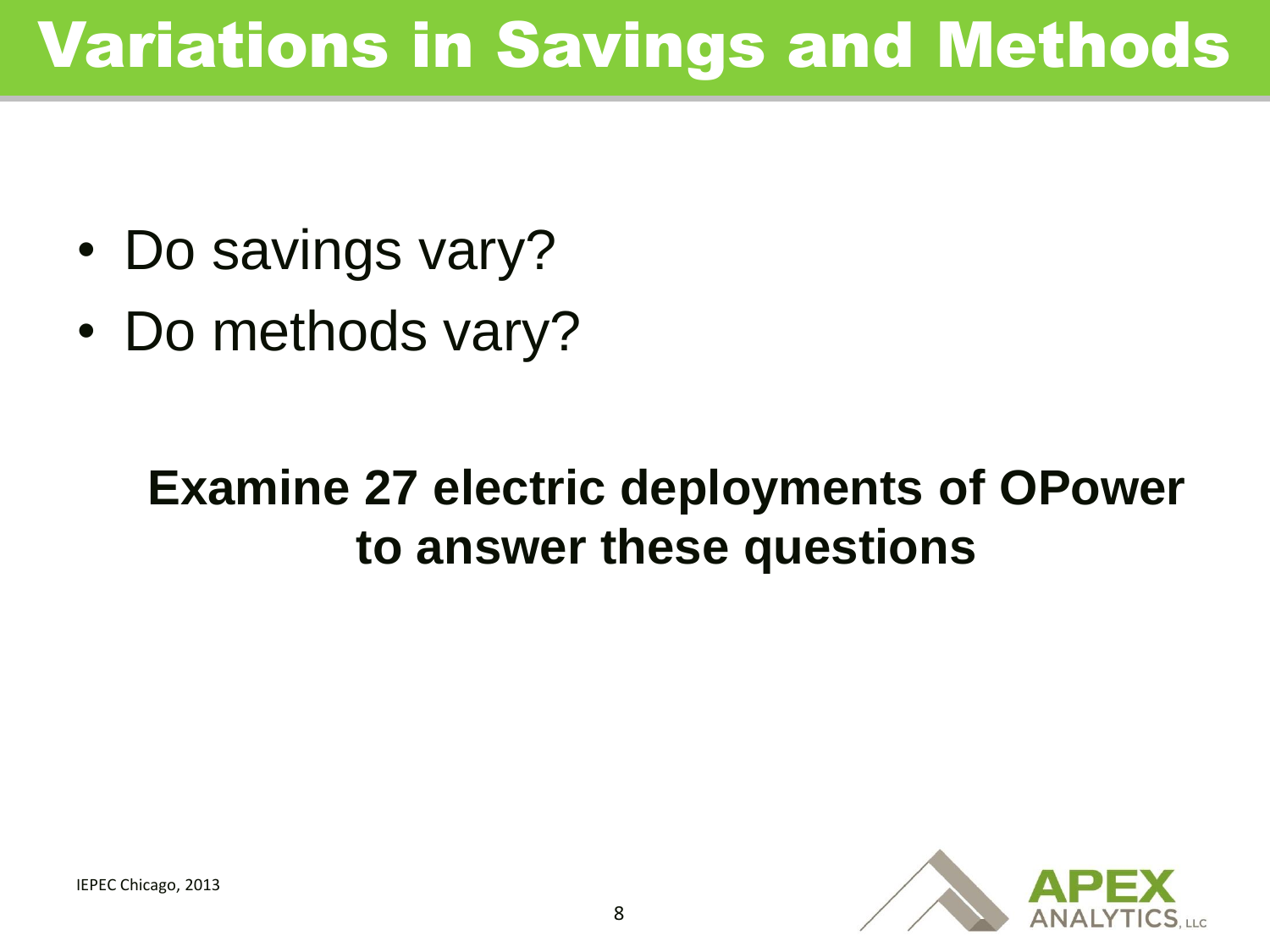# Stability of Behavior Savings

#### • Range from 1.2% to 3.3%



IEPEC Chicago, 2013

**ANALYTICS.LLC**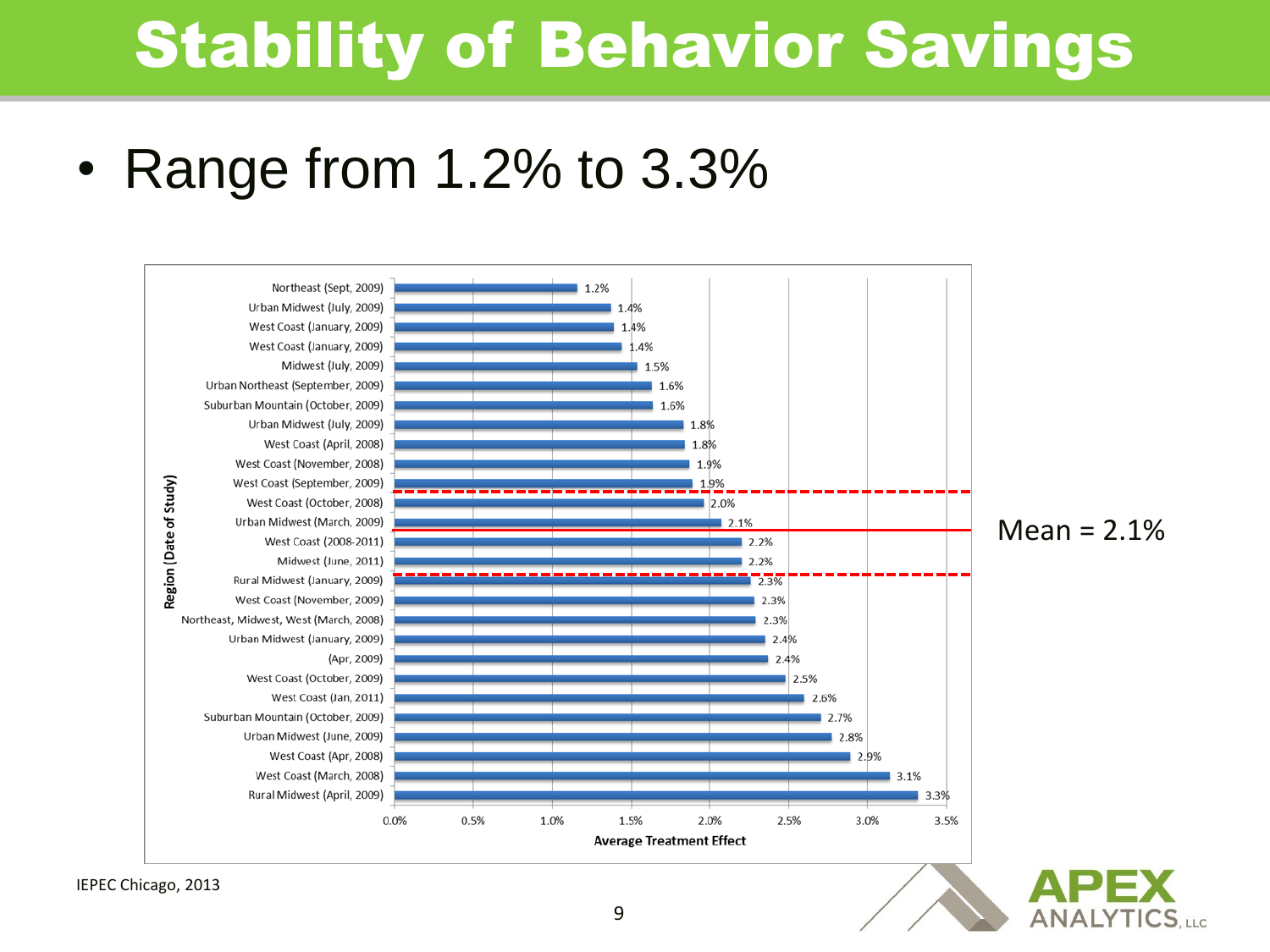# Methodological Differences

- Length of study and baseline
- Annualized savings
- Panel vs. aggregated
- Equivalency check
- Treatment of opt-out
- Others?

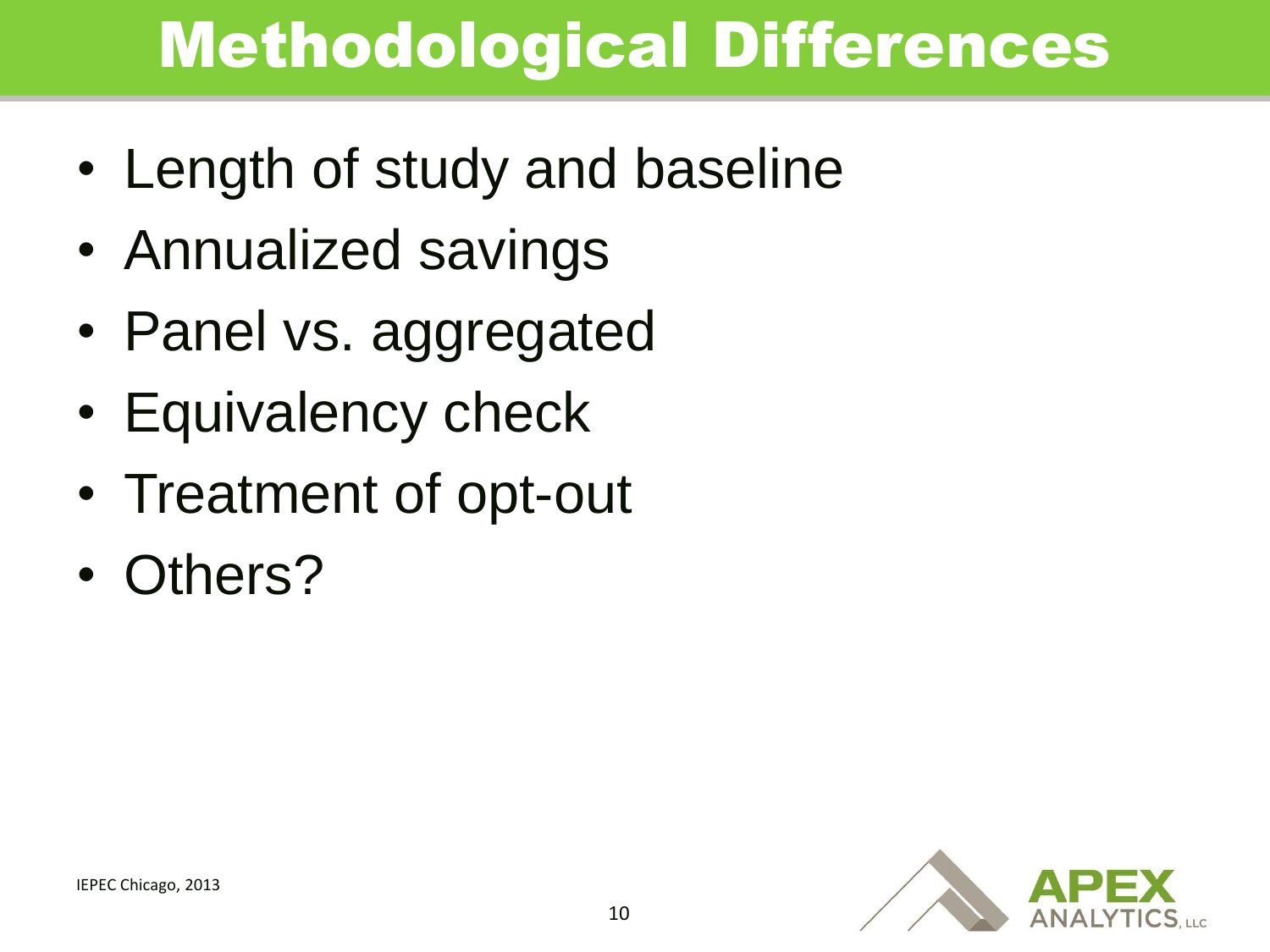### Importance of Methodology Differences

- Are methodological differences potentially causing the savings differences? – Highly probable
	- What direction do the methodological differences drive savings
		- Good question for future research



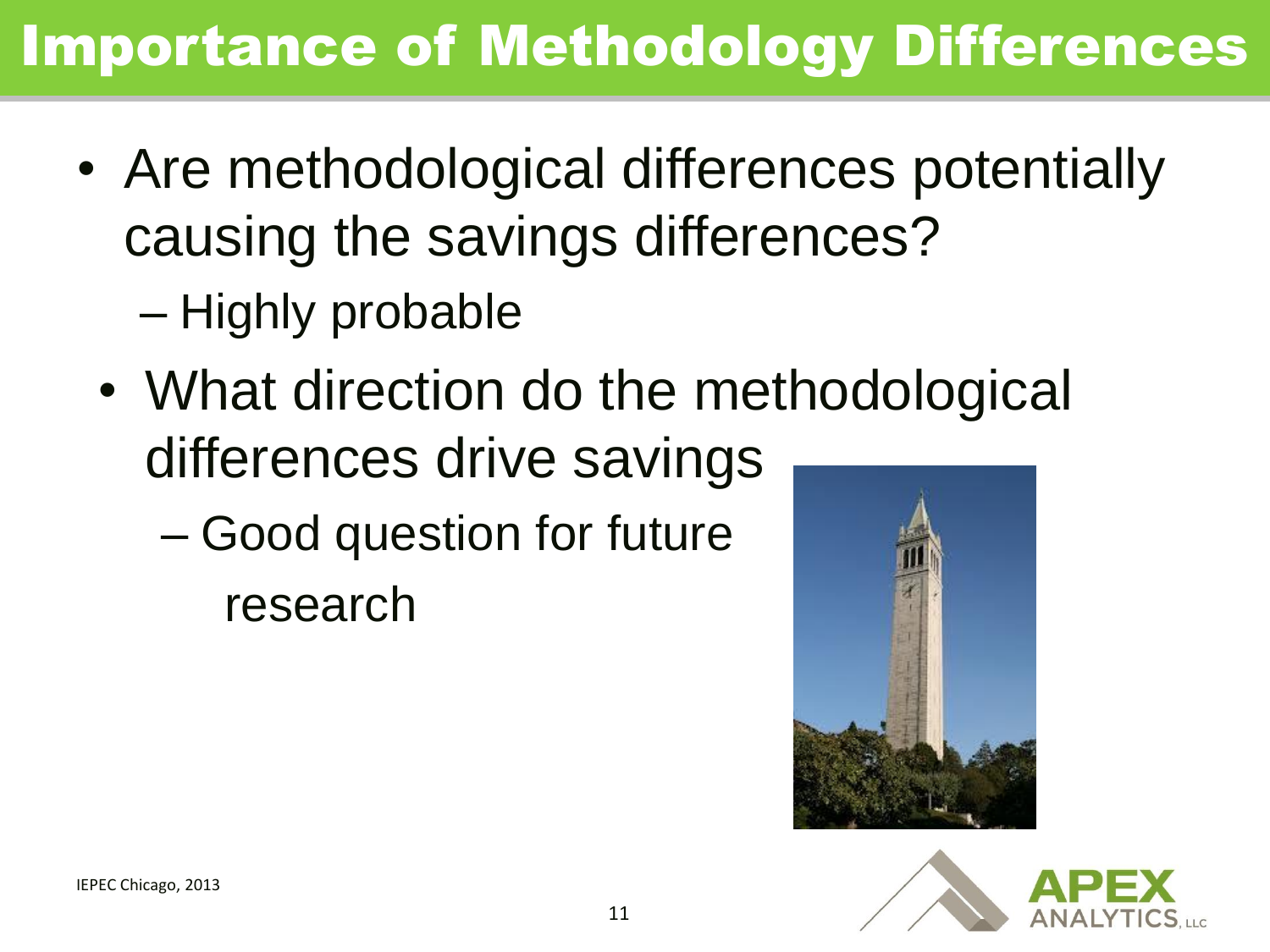#### The Original Question: To Include or Not Include?

- Option 1: Deem Savings Percent
	- Precision of +/- 15% is wider than preferred
	- Cannot capture differences by climate zone, targeted strategies, etc..
	- Small difference in sample  $\rightarrow$  Big in population

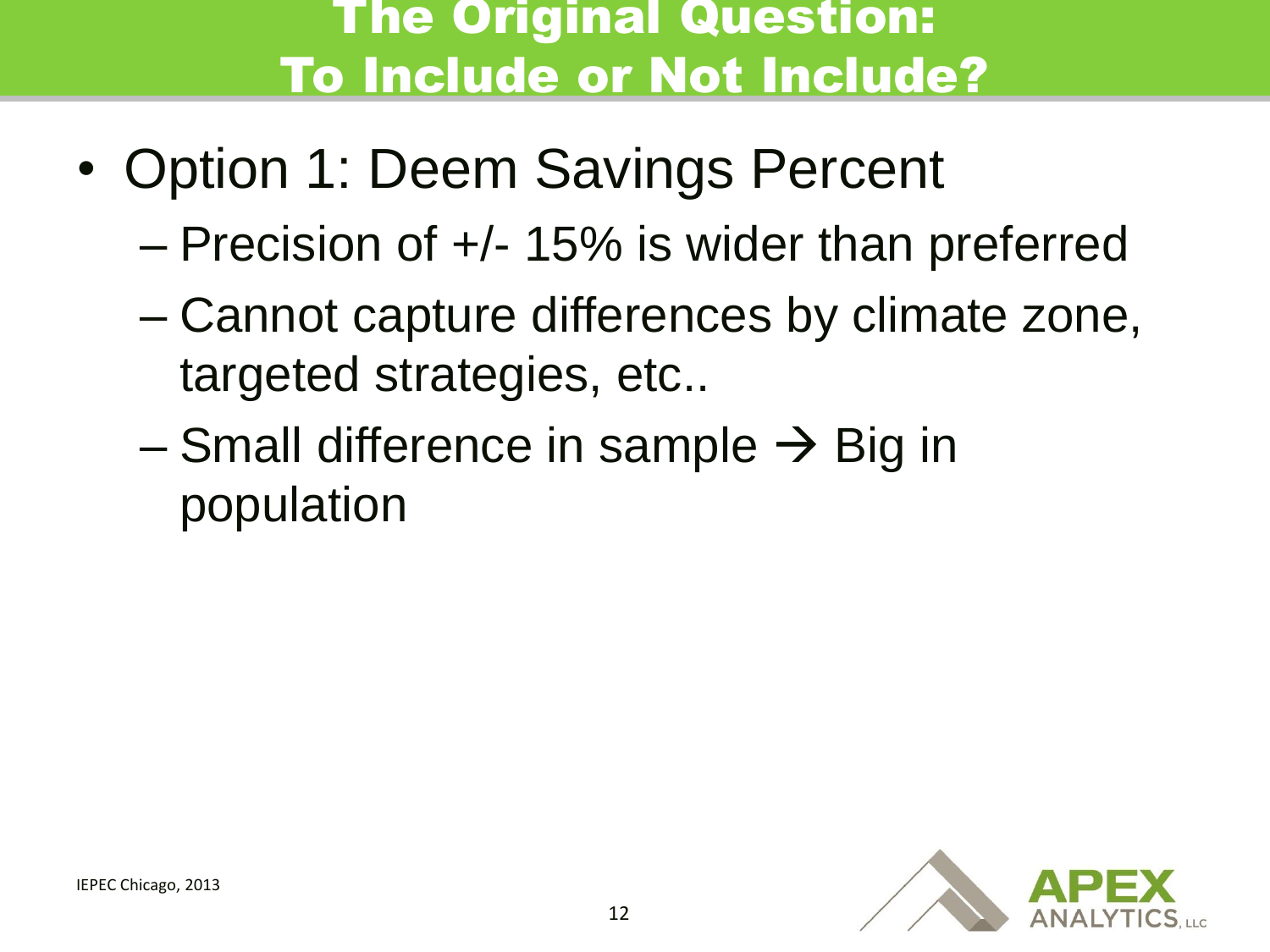#### The Original Question: To Include or Not Include?

- Option 2: Prescribe Protocols
	- Ensure best practices
	- Minimize methodological differences
	- Allow for *transparency and consistency*
- Take "baby steps" towards deeming values – Deem based on specific programs/design





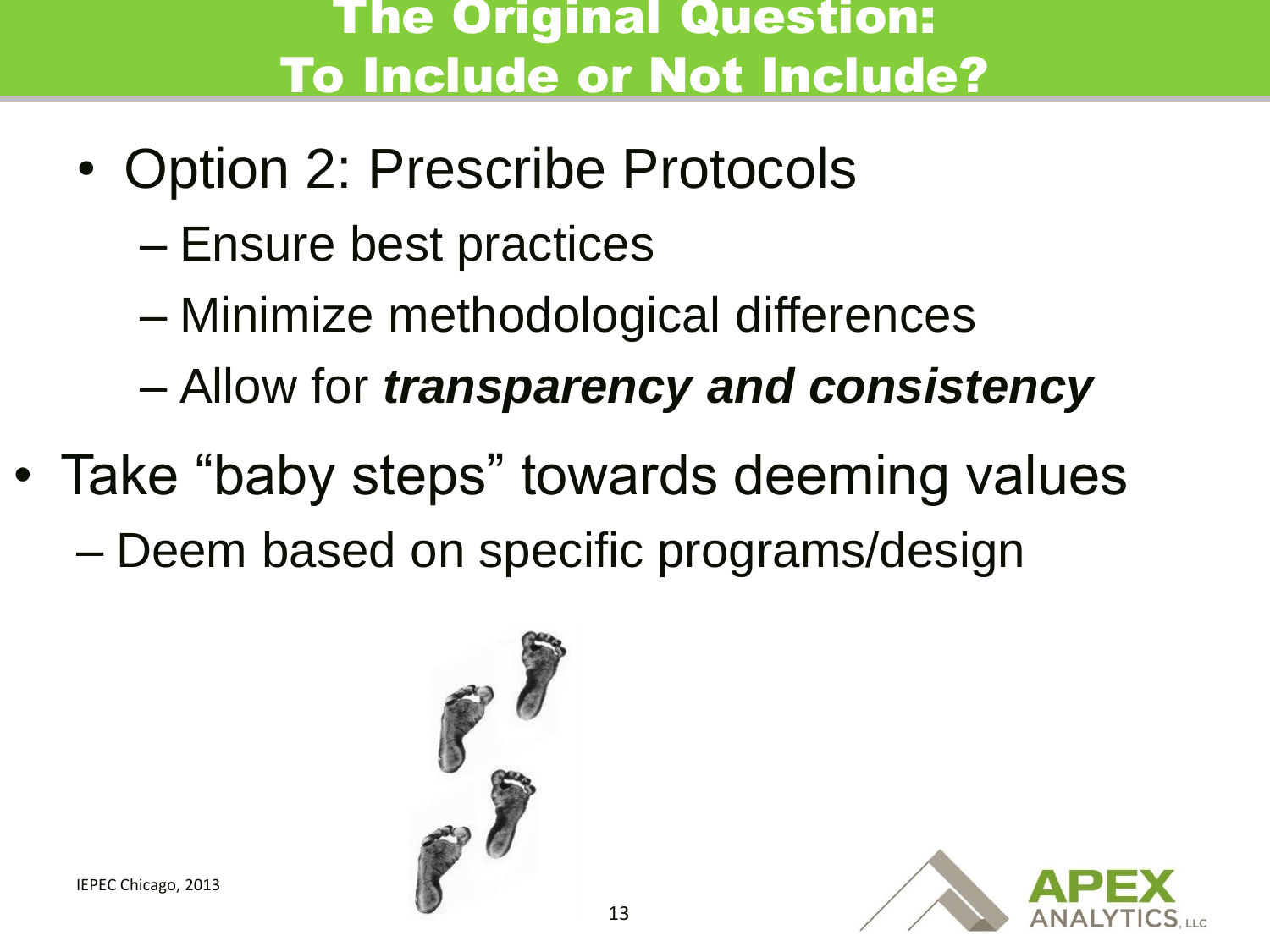#### Will Deeming Methodology Stifle Innovation?

- Wouldn't this same argument apply to any measure in a TRM?
- TRMs are iterative: encourage research to improve future estimates

– "Build a better model"

- Allow flexibility in application
	- Similar to the Uniform Methods Project

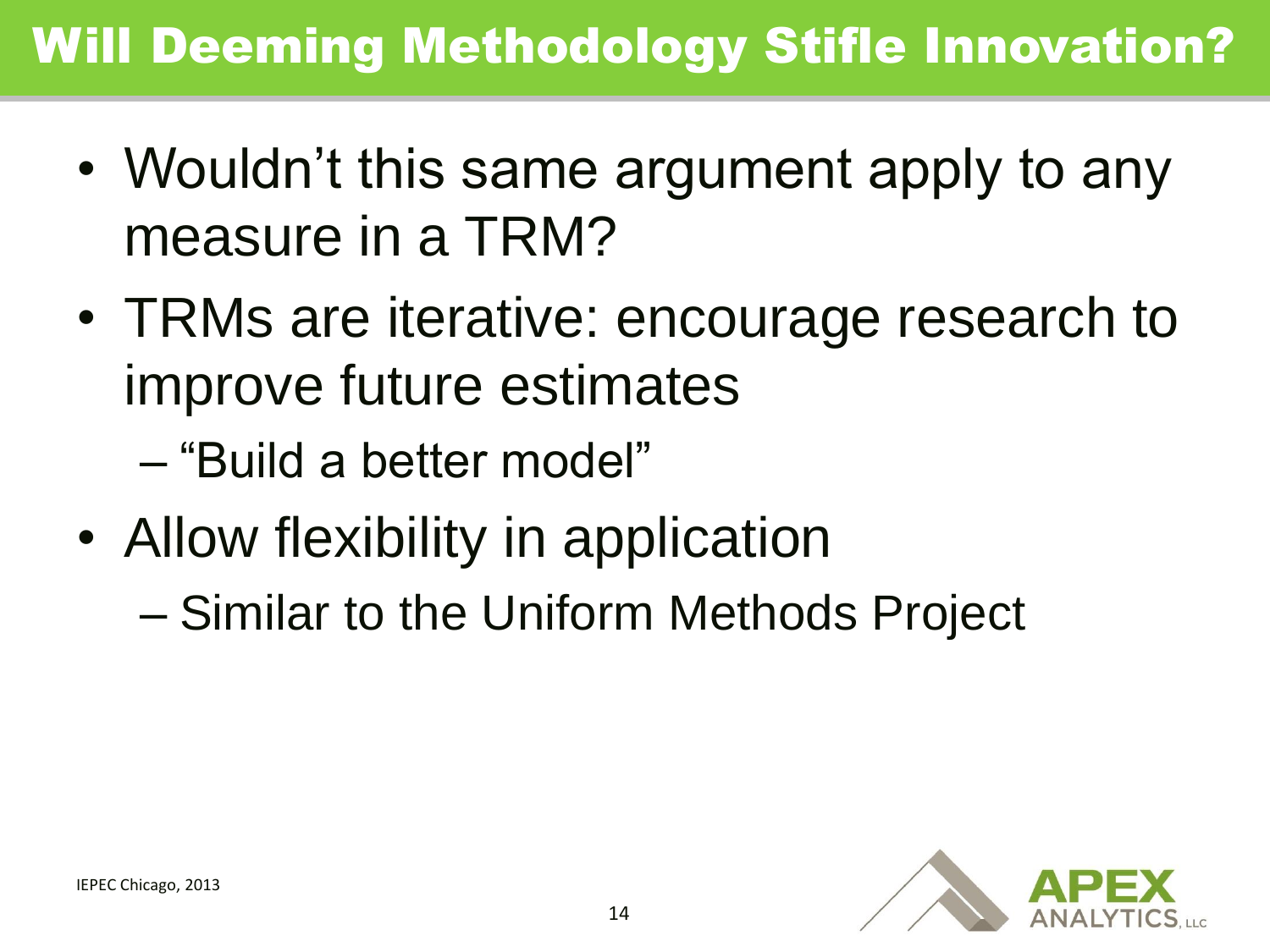### Recommendation

- TRMs should include behavior evaluation protocols
- Can also include deemed savings
	- But need to be carefully applied in prescriptive manor